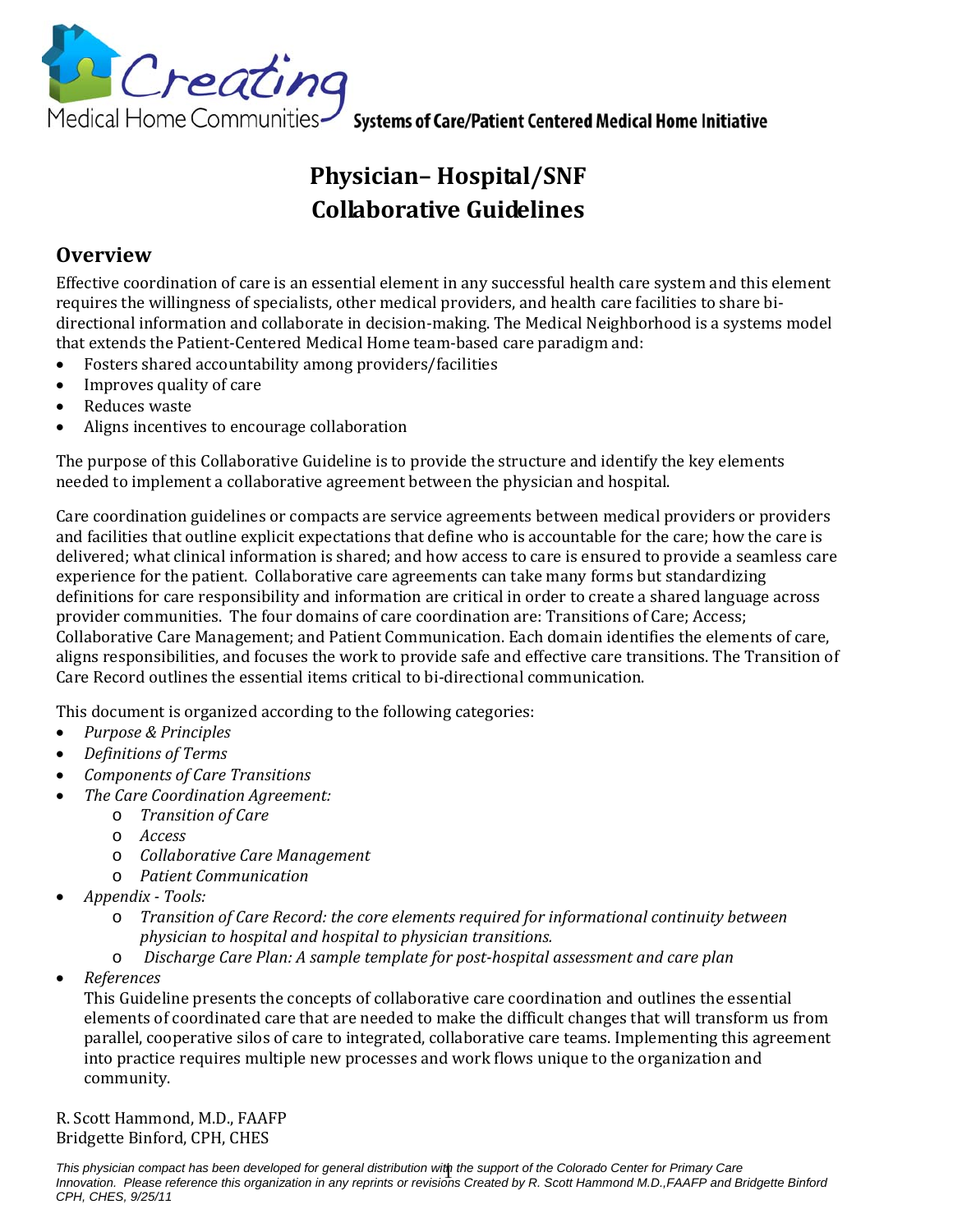### **1. Purpose**

- To provide optimal health care for our patients.
- To provide a framework for better communication, coordination and safe transition of care between physicians and hospital/emergency/SNF facilities.

### **2. Principles**

- Safe, effective and timely patient care is our central goal.
- Effective communication between physicians and hospital/SNF care is essential to providing optimal patient care and to eliminate the waste and excess costs of health care.
- Mutual respect is essential to building and sustaining a professional relationship and working collaboration.
- A high functioning medical system of care ensures continuity of care and provides patients with access to the 'right care at the right time in the right place with the right team'.
- A concept of patient transfer with continuous care (as opposed to the traditional concept of non‐coordinated patient discharge) is necessary to ensure informational, relational, and geographic continuity of care.

### **3. Definitions**

- Patient: a person receiving medical or behavioral health care. For purposes of this agreement, the individual is treated in the context of their life circumstances and in consideration of family needs and preferences.
- Care coordination: the deliberate integration of patient care activities between two or more participants involved in a patient's care to facilitate the appropriate delivery of health care services (McDonald, NEJM, 2007).
- Care Coordinator  $(CC)$  a person who assists all patients and their families by acting as a patient advocate and navigator and providing logistical and informational help to patients referred to or from outside medical practitioners or facilities. The CC ensures timely and effective transfer of patient information and coordinates continuity of care between physicians, healthcare organizations, and community resources.
- Co-management the PCP or specialist actively coordinates care with the emergency department physician/hospitalist and hospital‐based physician or SNF providers and collaborates on management of all medical disorders, drug therapy, secondary referrals, diagnostic testing, patient education, care teams, monitoring, and patient follow‐up.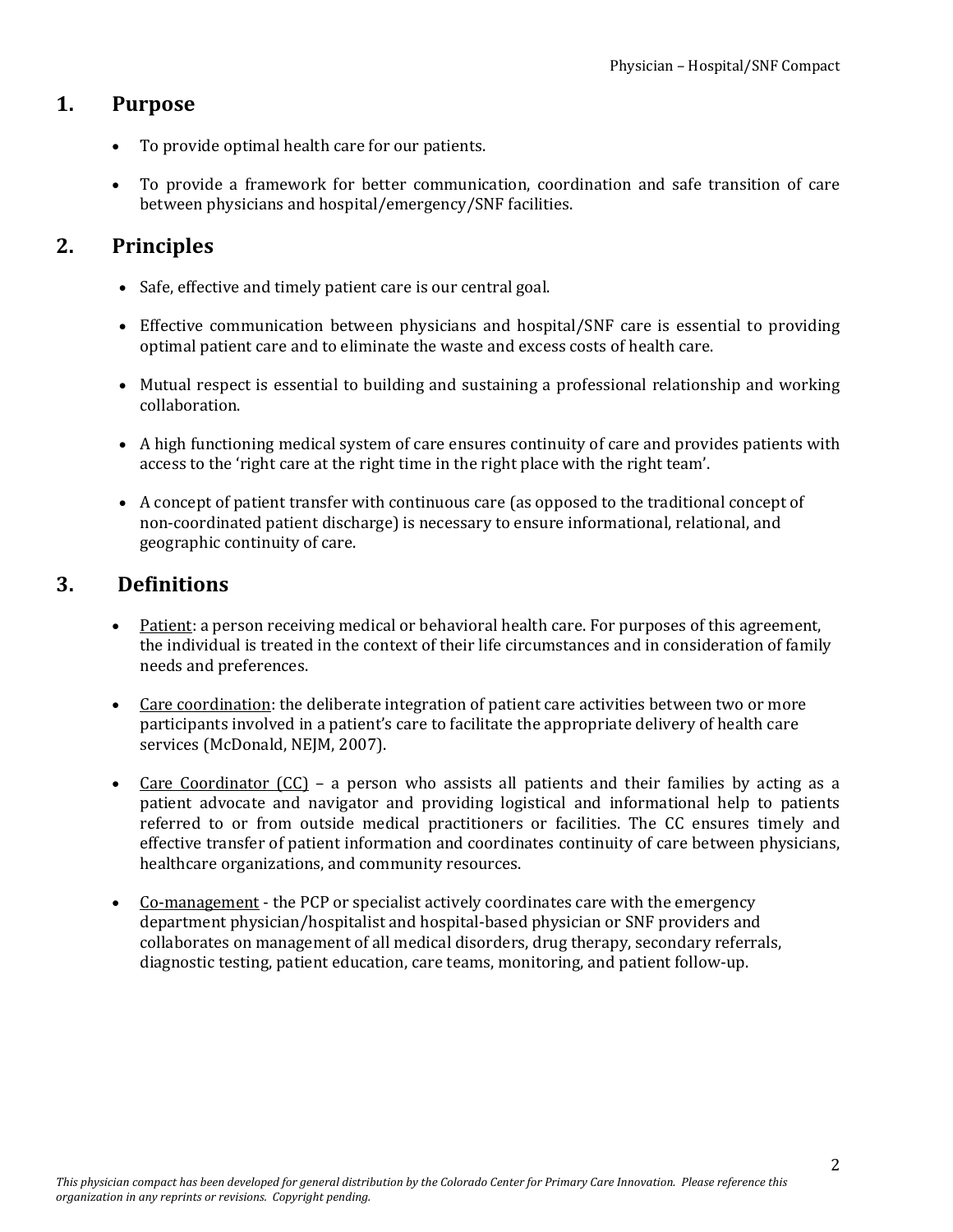- Emergency care medical or surgical care obtained on an urgent or emergent basis.
- Hospitalist a dedicated inpatient physician who manages the inpatient care of general adult medicine patients referred by physicians in the community or for those patients without a primary physician.
- Medical Neighborhood a system of care that integrates primary care physicians with specialists and the medical community through enhanced, bidirectional communication and care collaboration on behalf of the patient.
- Patient-Centered Medical Home –a community-based and culturally sensitive model of primary care that ensures every patient has a personal physician who guides a team of health professionals to provide the patient with accessible, coordinated, comprehensive, and continuous health care across all stages of life.
- Patient Goals health goals determined by the patient after thorough discussion of the diagnosis, prognosis, treatment options, and expectations taking into consideration the patient's psychosocial and personal needs and circumstances.
- Prepared Patient an informed and activated patient who has an adequate understanding of his or her present health condition in order to participate in medical decision-making and selfmanagement.
- Primary Care Physician (PCP) a generalist whose broad medical knowledge facilitates first contact with patients, as well as comprehensive and continuous medical care for those patients.
- Primary management the PCP or specialist assumes responsibility as the attending physician and directs and manages the care of the patient.
- Secondary referrals A primary referral is from PCP to a specialist. A secondary referral occurs when a specialist refers to another specialist.
- Specialist a physician with advanced, focused knowledge and skills who provides care for patients with complex problems in a specific organ system, class of diseases, or type of patient.
- Technical Procedure transfer of care to obtain a clinical procedure for diagnostic, therapeutic, or palliative purposes.
- Transition of Care an event that occurs when the medical care of a patient is assumed by another medical provider or facility such as a consultation or hospitalization.

### 4. **Components of Care Transitions** (see Continuum of Collaborative Guidelines graphic)

- Types of accountability
	- 1. Primary management and co-management with shared care of the patient
		- $\triangleright$  PCP or specialist assumes responsibility as the attending physician for the care of the patient by directing, managing and coordinating the patient's health care team.
	- 2. Co‐management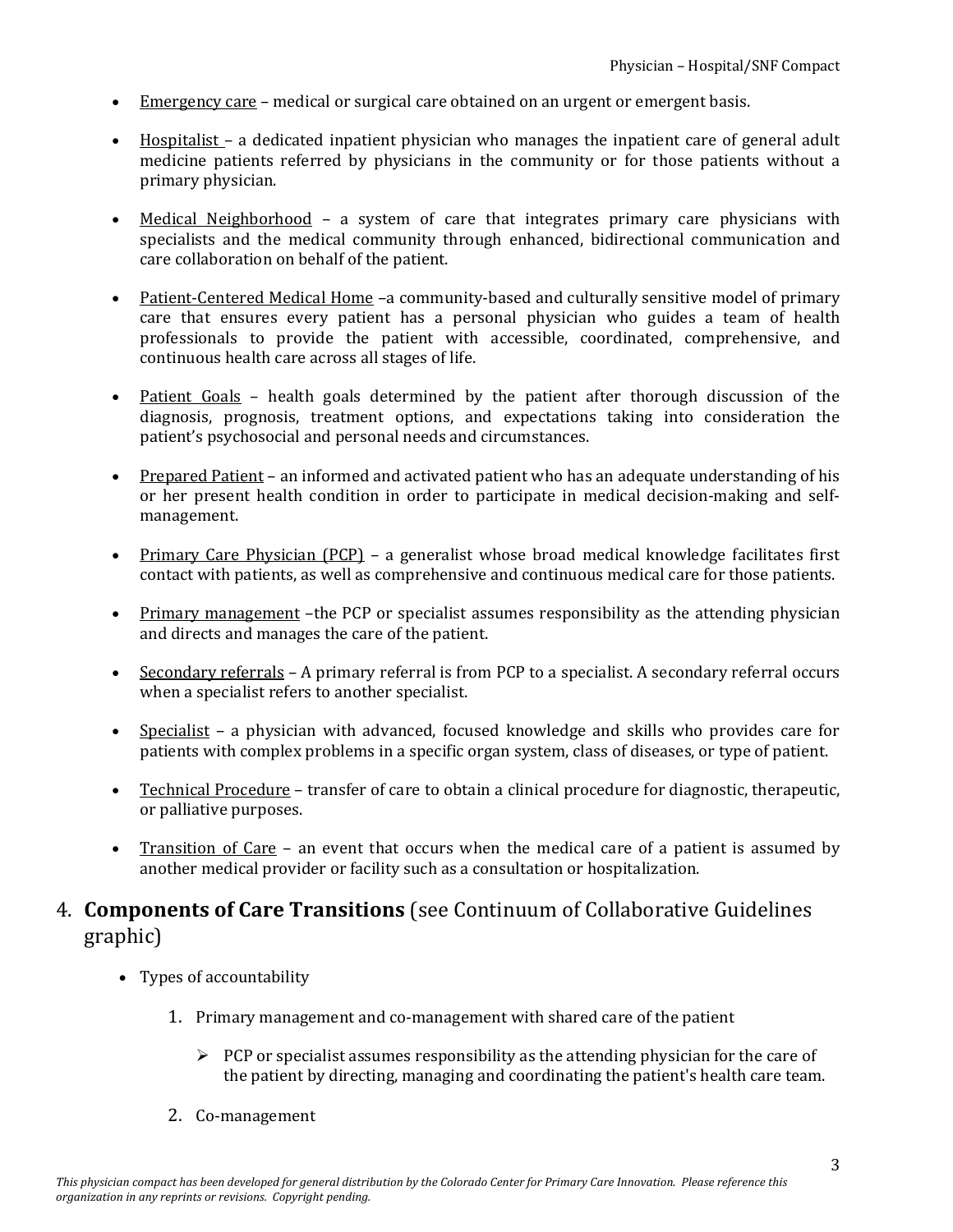- $\triangleright$  Co-management with Principal Care for the Disease (Referral) the emergency department physician, hospitalist, hospital‐based physician, or SNF provider assumes responsibility for the comprehensive management of a patient's referred medical/surgical condition. The PCP receives consultation reports and provides input on secondary referrals
- $\triangleright$  Co-management with Principal Care for the Patient– due to the nature and impact of the disease or injury, the emergency department physician, hospitalist, hospital‐ based physician or SNF becomes the provider for total care until the crisis or treatment has stabilized or has been completed. The PCP or specialist remains active in bi-directional information, providing input on secondary referrals, end-oflife issues and other defined areas of care.
- Types of transitions:
	- 1. Treat and release
	- 2. Admission to Emergency Department
		- $\triangleright$  From office (PCP or specialist referral)
		- ¾ From home or ambulance (self‐referral)
		- ¾ From hospital department (diagnostic or out‐patient procedure) or hospital transfer
	- 3. Direct Admission to hospital
		- $\triangleright$  From PCP
		- $\triangleright$  From Specialist
		- $\triangleright$  From hospital department (diagnostic or out-patient procedure) or hospital transfer
	- 4. Admission to Outpatient Department
		- $\blacktriangleright$  Laboratory
			- o From PCP
			- o From specialist
		- $\triangleright$  Diagnostic testing and imaging
			- o From PCP
			- o From specialist
		- ¾ Procedures
			- o From PCP
			- o From specialist
	- 5. Admission to Skilled Nursing Facilities
	- 6. Transition to home
		- $\triangleright$  without home care
		- $\triangleright$  with home health care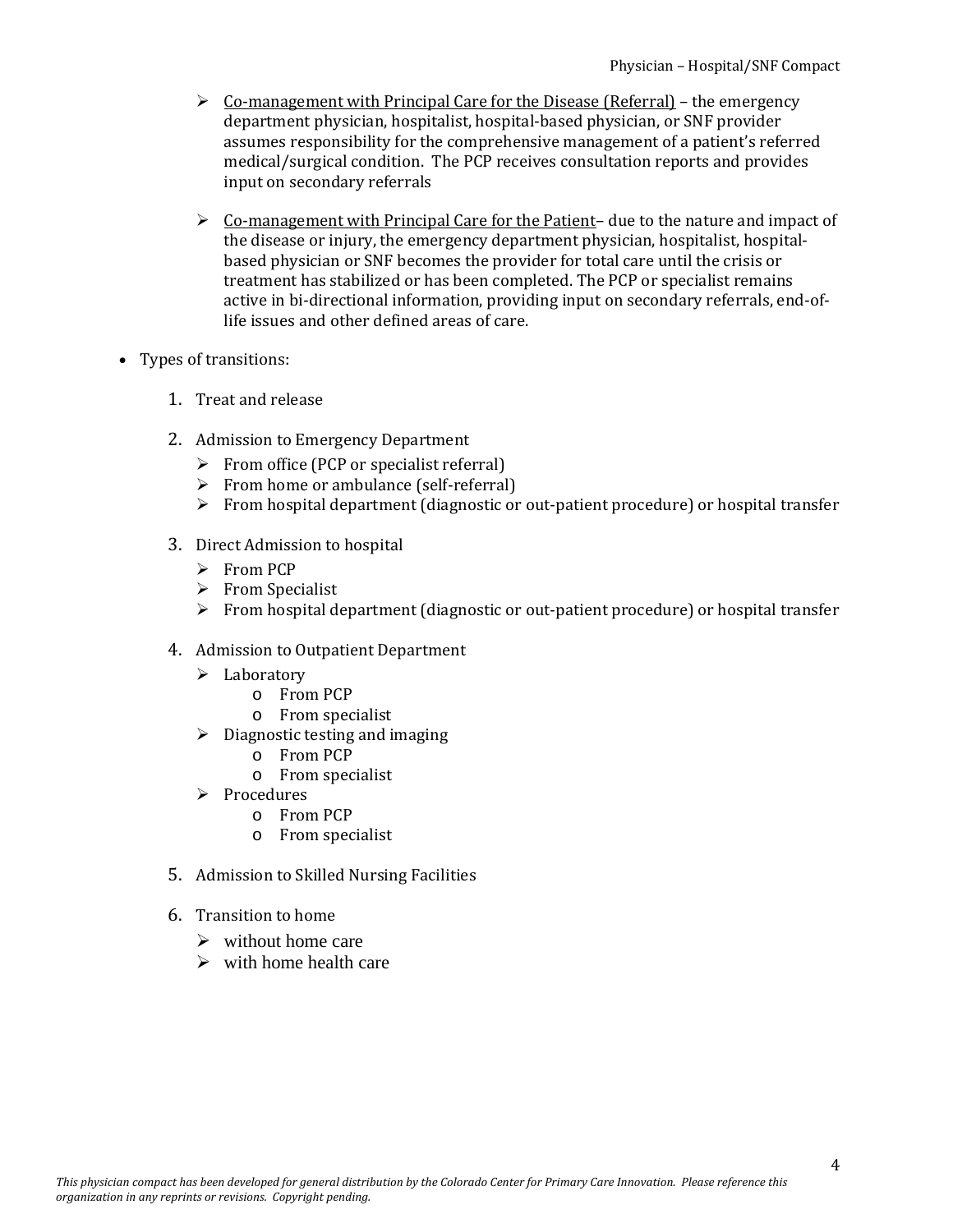### **5. Mutual Agreement for Care Management**

- The Mutual Agreement section of the tables reflects the core elements of the Medical Neighborhood and outlines expectations for both physicians and hospital/SNF providers.
- The Expectations section of the tables provides flexibility to choose what services can be provided depending on the nature of your practice and working arrangement with physicians or hospital/SNF providers.
- The Additional Agreements/Edits section provides an area to add, delete, or modify expectations.
- After appropriate discussion, the representative provider checks each box that applies to the commitment of his or her practice.
- When patients self-refer to the hospital, processes should be in place to determine the patient's overall needs and reintegrate further care with the PCP and specialists, as appropriate.
- During emergency care, processes should be in place to determine the patient's urgent and/or emergent needs and reintegrate further care with the PCP and specialists, as appropriate.
- Each provider should agree to an open dialogue to discuss and correct real or perceived breaches of this agreement, as well as, on the format and venue of this discussion.
- Optimally, this agreement should be reviewed periodically.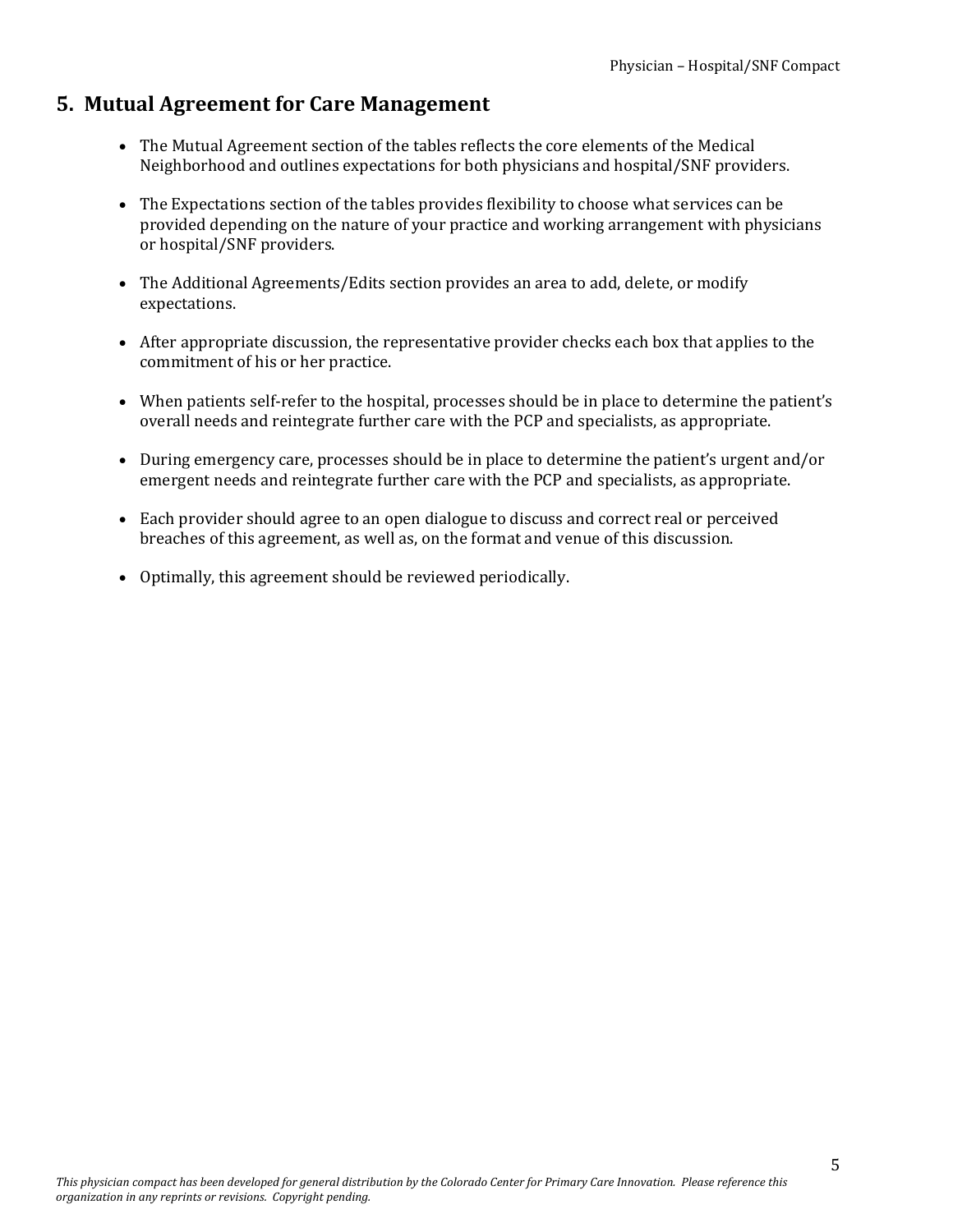### **Transition of Care**

#### **Mutual Agreements**

Maintain accurate, up-to-date and readable clinical records.

 $\Box$  When available and clinically practical, agree to standardized demographic and clinical information format such as the Continuity of Care Record (CCR) or Continuity of Care Document (CCD).

Ensure safe and timely transfer of care of a prepared patient.

Identify the primary medical provider responsible for care throughout each transition.

Provide a dedicated team member to receive information for transition of care, as well as, to provide care coordination.

 Shift perspective from that of a discrete event of patient admission or discharge to that of a patient transfer with continuous management (CCGC, n.d.).

Develop protocols and policies to ensure safe, effective and efficient transfer of care and establishes performance standards to monitor.

 $\Box$  Receive all incoming calls and urgent faxes from receiving team with appreciation.

#### **Expectations**

| All Physicians                                                                                                                                                                                                                                                                                                                                                                                                                                                                                                                                                                                                  | Hospital                                                                                                                                                                                                                                                                                                                                                                                                                                                                                                                                                                                            |
|-----------------------------------------------------------------------------------------------------------------------------------------------------------------------------------------------------------------------------------------------------------------------------------------------------------------------------------------------------------------------------------------------------------------------------------------------------------------------------------------------------------------------------------------------------------------------------------------------------------------|-----------------------------------------------------------------------------------------------------------------------------------------------------------------------------------------------------------------------------------------------------------------------------------------------------------------------------------------------------------------------------------------------------------------------------------------------------------------------------------------------------------------------------------------------------------------------------------------------------|
| Ensure safe transfer to the appropriate care facility                                                                                                                                                                                                                                                                                                                                                                                                                                                                                                                                                           | <b>Emergency Department (ED)</b>                                                                                                                                                                                                                                                                                                                                                                                                                                                                                                                                                                    |
| able to handle patient needs.<br>Transfer information as outlined in Patient<br>Transition Record preferably within 30 minutes of<br>request or notification of transition.<br>$\Box$ Order appropriate studies that would facilitate the<br>hospital visit, if possible.<br>In cases of direct admission to the hospital,<br>provides patient with hospital contact information<br>and expected time frame for admission.<br>Inform patient of need, purpose (specific question),<br>expectations, and goals of the hospital admission or<br>ED referral.<br>$\Box$ Ensure patient/family is in agreement with | Makes all attempts to identify PCP and/or specialist.<br>For self-referred patients, notifies PCP or specialist<br>and obtains pertinent medical information.<br>Contacts the PCP/specialist to determine if<br>admission is necessary or if outpatient workup is<br>appropriate.<br>Informs patient of need, purpose, expectations, and<br>goals of hospitalization or other transfers.<br>Notifies referring provider of secondary referrals.<br>Attempts to honor established provider's referral<br>patterns.<br>Sends the Patient Transition Care Record to<br>PCP/specialist within 24 hours. |
| hospital admission/ED referral and hospital<br>selection.                                                                                                                                                                                                                                                                                                                                                                                                                                                                                                                                                       |                                                                                                                                                                                                                                                                                                                                                                                                                                                                                                                                                                                                     |
| <b>Primary Care Physician</b><br>$\Box$ Provides all patients with wallet cards or other<br>identification that lists PCP name, other providers<br>(PAs, NPs, Care Coordinator), and contact<br>information.                                                                                                                                                                                                                                                                                                                                                                                                    | Hospitalist and hospital-based physicians<br>Informs patient of need, purpose, expectations and<br>goals of hospitalization or other transfers.<br>Obtains pertinent medical information from<br>PCP/specialist at admission.<br>Determines and/or confirms insurance eligibility.<br>Attempts to honor established provider's referral<br>patterns.                                                                                                                                                                                                                                                |
| <b>Specialist/Skilled Nursing Facility (SNF)</b><br>Whenever possible, confers with PCP prior to<br>referral to hospital or ED; in urgent or emergent<br>situations, contact is made with the PCP regarding<br>the referral as soon as possible, preferably on the<br>same day.                                                                                                                                                                                                                                                                                                                                 | Reviews documentation sent by PCP and utilizes<br>information for making care decisions.<br>Confers with PCP before making difficult care<br>decisions when possible.<br>Sends a faxed or emailed discharge<br>notification/summary at the time of discharge and<br>the complete Patient Transition Record to PCP<br>and/or specialist within 48 hours of discharge.                                                                                                                                                                                                                                |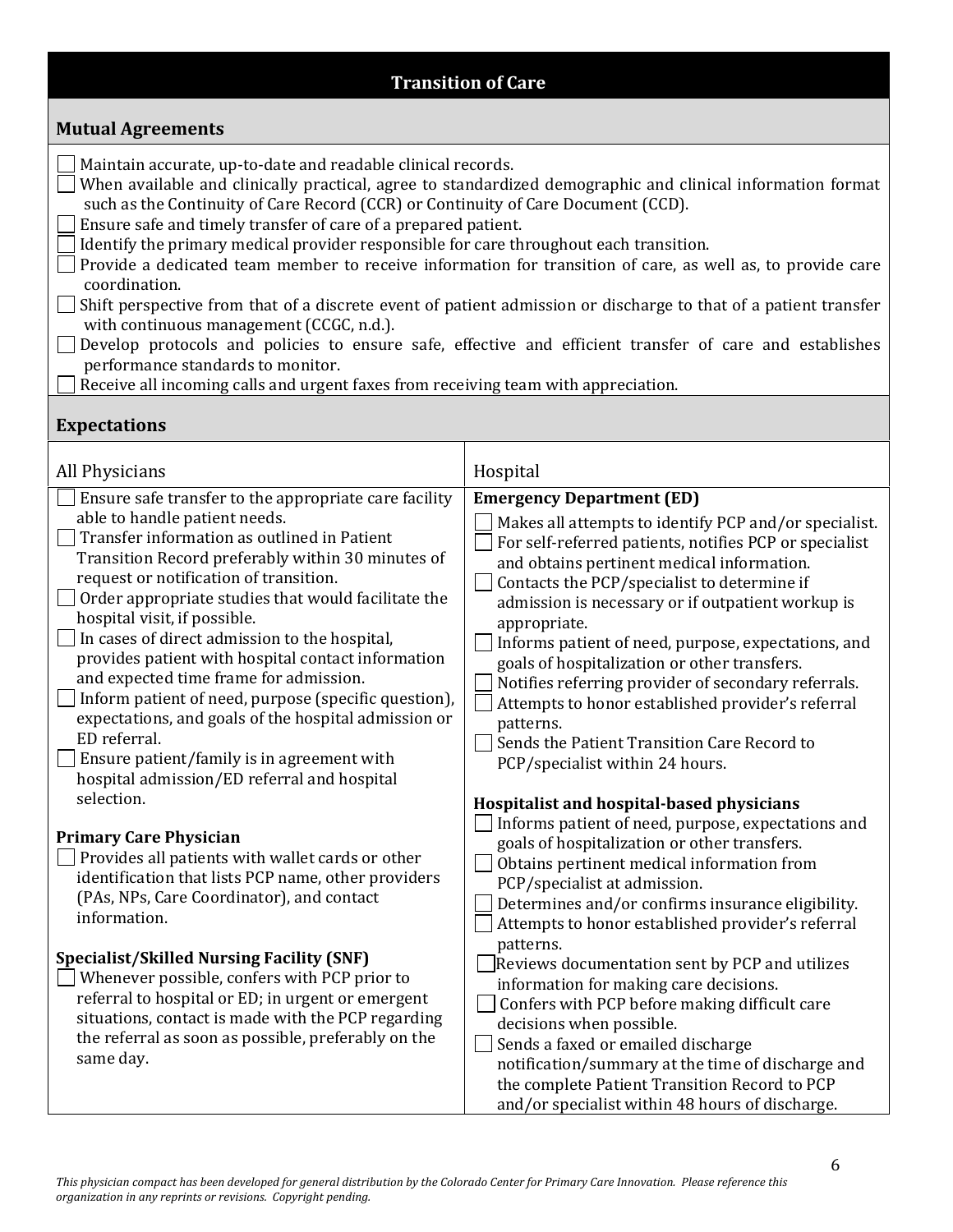| Discharge Advocate/Care Coordinator for ED and                                                                                                                                                                                                                                                                                                                                                      |
|-----------------------------------------------------------------------------------------------------------------------------------------------------------------------------------------------------------------------------------------------------------------------------------------------------------------------------------------------------------------------------------------------------|
| Hospital                                                                                                                                                                                                                                                                                                                                                                                            |
| Determines and/or confirms insurance eligibility on<br>admission and for transfers.<br>Aids in any insurance/billing concerns.<br>Ensures that appropriate transition documentation<br>is sent from hospital/ED to PCP/specialist or other<br>facility.<br>Communicates with care coordinator at PCP or                                                                                             |
| other facility on care and transition planning.<br>Assesses patient's functional status, preferences,<br>and determines any care coordination needed to<br>assist with safety and activities of daily living<br>(ADLs) upon transition or discharge.<br>Arranges for community resources needed by<br>patient, including transportation, assistance with<br>activities of daily living (ADLs), etc. |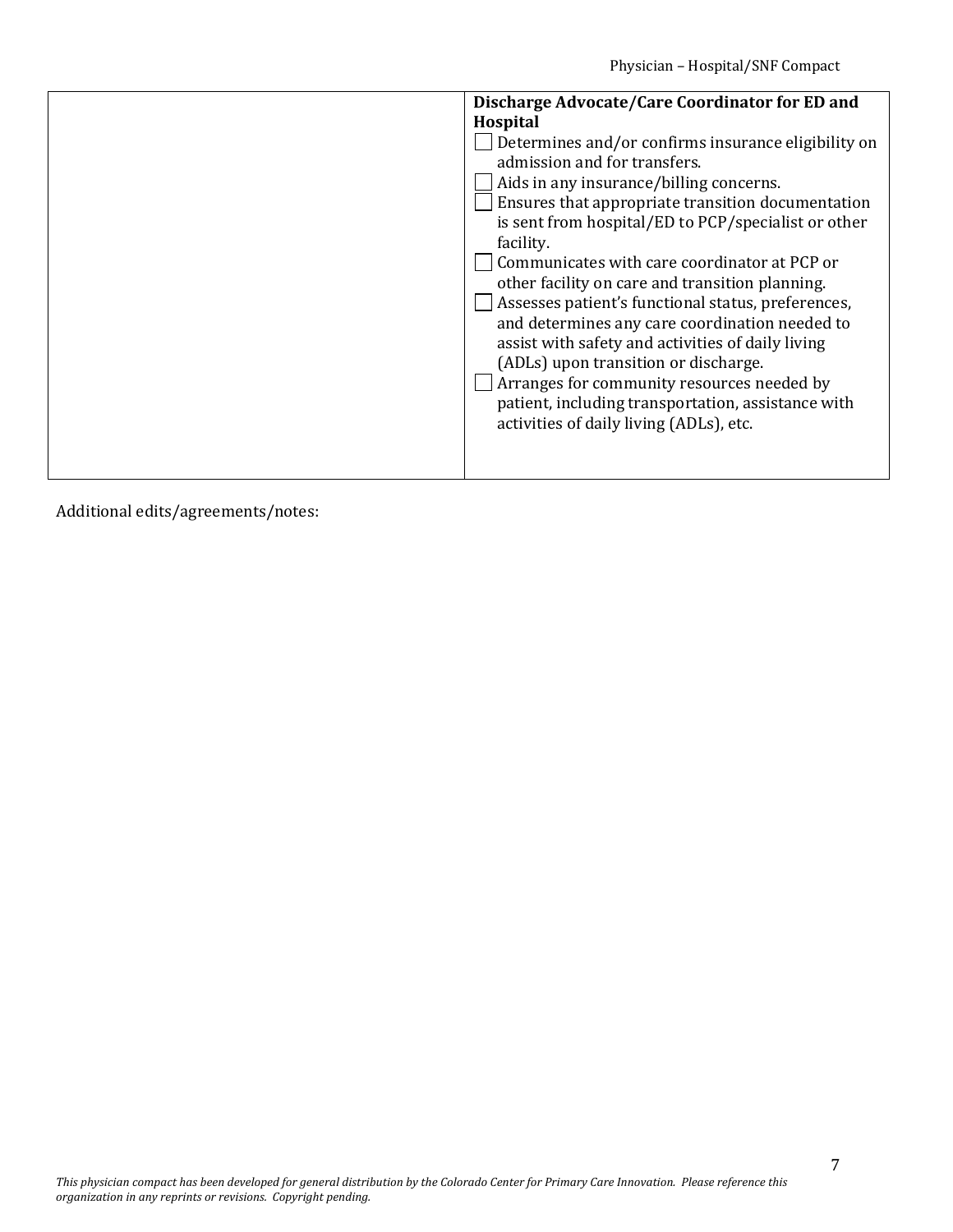| <b>Access</b>                                                                                                                                                                                                                                                                                                                                                                                                                                                                                                                                                               |                                                                                                                                                                                                                                            |  |  |
|-----------------------------------------------------------------------------------------------------------------------------------------------------------------------------------------------------------------------------------------------------------------------------------------------------------------------------------------------------------------------------------------------------------------------------------------------------------------------------------------------------------------------------------------------------------------------------|--------------------------------------------------------------------------------------------------------------------------------------------------------------------------------------------------------------------------------------------|--|--|
| <b>Mutual Agreement</b>                                                                                                                                                                                                                                                                                                                                                                                                                                                                                                                                                     |                                                                                                                                                                                                                                            |  |  |
| When available and clinically practical, provide a secure email option for communication with established<br>patients and/or providers.<br>$\Box$ A health care team member is made available to the patient, caregiver, and receiving health care team for<br>72 hours after the transfer to discuss any concerns regarding the care plan.<br>Use the preferred mode of communication (phone, fax, email).<br>Provide contact information for urgent/emergent situations.<br>Provide a list of physicians, hospitalists, and/or providers who agree to compact principles. |                                                                                                                                                                                                                                            |  |  |
| <b>Expectations</b>                                                                                                                                                                                                                                                                                                                                                                                                                                                                                                                                                         |                                                                                                                                                                                                                                            |  |  |
| All Physicians                                                                                                                                                                                                                                                                                                                                                                                                                                                                                                                                                              | Hospital                                                                                                                                                                                                                                   |  |  |
| Are readily available to physicians, hospitals, and<br>patients.<br>Are prepared to respond to urgencies.<br>Provide adequate visit availability.<br>Provide alternate back-up when unavailable for<br>urgent matters.                                                                                                                                                                                                                                                                                                                                                      | <b>Emergency Department/Hospitalist and hospital-</b><br>based physicians<br>When referred from the office, notifies PCP of 'no-<br>shows'.<br>Provides patient with reasonable wait time before<br>being evaluated by a medical provider. |  |  |
| <b>Primary Care Physician</b><br>Arranges on-call provider to be available 24/7;<br>provides single point of contact for on-call<br>provider.<br>Follows-up with patients who "no-show" to ED<br>or hospital.                                                                                                                                                                                                                                                                                                                                                               | <b>Hospital</b><br>Ensures transition and admittance to the hospital is<br>coordinated and as timely as possible.<br>Allows PCP access to necessary treatment<br>information outside of the transition care record, if<br>requested.       |  |  |
|                                                                                                                                                                                                                                                                                                                                                                                                                                                                                                                                                                             | Discharge Advocate/Care Coordinator<br>Arranges convenient hours and contact information<br>for patient and physician.<br>Facilitates access to necessary patient information.                                                             |  |  |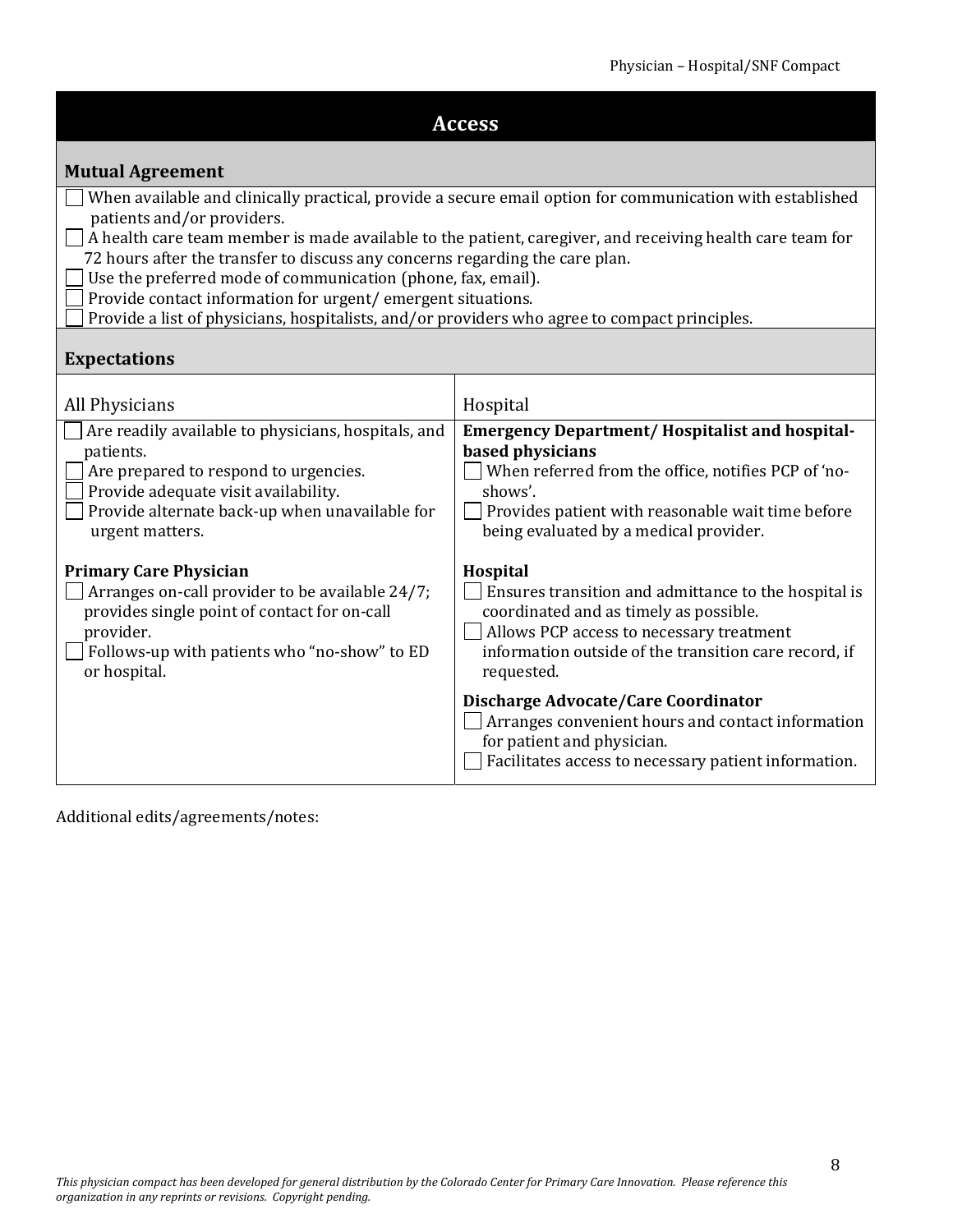# **Collaborative Care Management**

#### **Mutual Agreement**

| Define responsibilities between PCP, specialist, hospital/SNF, and patient.<br>Clarify who is responsible for specific elements of care (drug therapy, referral management, diagnostic testing,<br>care teams, patient calls, patient education, monitoring, follow-up).<br>Maintain competency and skills within scope of work and standard of care.<br>Give and accept respectful feedback when expectations, guidelines, or standard of care are not met.<br>Agree on type of care that best fits the patient's needs and preferences.<br>Share data/reports with patient care team (Primary Care Physician, Hospital, Specialist/SNF) providers in a<br>timely manner including pertinent consultations or care plans from other care providers. |                                                       |  |
|------------------------------------------------------------------------------------------------------------------------------------------------------------------------------------------------------------------------------------------------------------------------------------------------------------------------------------------------------------------------------------------------------------------------------------------------------------------------------------------------------------------------------------------------------------------------------------------------------------------------------------------------------------------------------------------------------------------------------------------------------|-------------------------------------------------------|--|
| <b>Expectations</b>                                                                                                                                                                                                                                                                                                                                                                                                                                                                                                                                                                                                                                                                                                                                  |                                                       |  |
| All Physicians                                                                                                                                                                                                                                                                                                                                                                                                                                                                                                                                                                                                                                                                                                                                       | Hospital                                              |  |
| <b>Primary Care Physician</b>                                                                                                                                                                                                                                                                                                                                                                                                                                                                                                                                                                                                                                                                                                                        | <b>Emergency Department/Hospitalist and hospital-</b> |  |
| Manages the medical problem to the extent of the                                                                                                                                                                                                                                                                                                                                                                                                                                                                                                                                                                                                                                                                                                     | based physicians                                      |  |
| physician's scope of practice, abilities and skills.                                                                                                                                                                                                                                                                                                                                                                                                                                                                                                                                                                                                                                                                                                 | Reviews information sent by PCP and addresses         |  |
| Follows standard practice and evidence-based                                                                                                                                                                                                                                                                                                                                                                                                                                                                                                                                                                                                                                                                                                         | provider and patient concerns.                        |  |
| guidelines.                                                                                                                                                                                                                                                                                                                                                                                                                                                                                                                                                                                                                                                                                                                                          | Clarifies with the patient of their relationship as   |  |
| Resumes care of patient as outlined by hospital/SNF                                                                                                                                                                                                                                                                                                                                                                                                                                                                                                                                                                                                                                                                                                  | part of their care team with the PCP or specialist    |  |
| provider, assumes responsibility and incorporates                                                                                                                                                                                                                                                                                                                                                                                                                                                                                                                                                                                                                                                                                                    | Confers with PCP before ordering additional           |  |
| care plan recommendations into the overall care of                                                                                                                                                                                                                                                                                                                                                                                                                                                                                                                                                                                                                                                                                                   | services outside practice guidelines when possible.   |  |
| the patient.                                                                                                                                                                                                                                                                                                                                                                                                                                                                                                                                                                                                                                                                                                                                         | Obtains proper prior authorization.                   |  |
|                                                                                                                                                                                                                                                                                                                                                                                                                                                                                                                                                                                                                                                                                                                                                      | Confers with PCP before refers to                     |  |
| Specialist/SNF                                                                                                                                                                                                                                                                                                                                                                                                                                                                                                                                                                                                                                                                                                                                       | secondary/tertiary specialists for problems and,      |  |
| Confers with PCP before referring to                                                                                                                                                                                                                                                                                                                                                                                                                                                                                                                                                                                                                                                                                                                 | when appropriate, uses a preferred list to refer      |  |
| secondary/tertiary specialists for problems within                                                                                                                                                                                                                                                                                                                                                                                                                                                                                                                                                                                                                                                                                                   | when problems are outside PCP scope of care.          |  |
| the PCP scope of care and, when appropriate, uses a                                                                                                                                                                                                                                                                                                                                                                                                                                                                                                                                                                                                                                                                                                  | Notifies the PCP office or designated personnel of    |  |
| preferred list to refer when problems are outside PCP                                                                                                                                                                                                                                                                                                                                                                                                                                                                                                                                                                                                                                                                                                | major interventions, emergency care or                |  |
| scope of care. Obtains proper prior authorization                                                                                                                                                                                                                                                                                                                                                                                                                                                                                                                                                                                                                                                                                                    | hospitalizations.                                     |  |
| when needed.                                                                                                                                                                                                                                                                                                                                                                                                                                                                                                                                                                                                                                                                                                                                         | Prescribes pharmaceutical therapy on discharge in     |  |
| Notifies the PCP office or designated personnel of                                                                                                                                                                                                                                                                                                                                                                                                                                                                                                                                                                                                                                                                                                   | line with insurance formulary with preference to      |  |
| major interventions, emergency care or re-                                                                                                                                                                                                                                                                                                                                                                                                                                                                                                                                                                                                                                                                                                           | generics when available and if appropriate to         |  |
| hospitalizations.                                                                                                                                                                                                                                                                                                                                                                                                                                                                                                                                                                                                                                                                                                                                    | patient needs.                                        |  |
| Prescribes pharmaceutical therapy in line with<br>Provides useful and necessary                                                                                                                                                                                                                                                                                                                                                                                                                                                                                                                                                                                                                                                                      |                                                       |  |
| insurance formulary with preference to generics<br>education/guidelines/protocols to PCP, as needed.                                                                                                                                                                                                                                                                                                                                                                                                                                                                                                                                                                                                                                                 |                                                       |  |
| when available and, if appropriate, to patient needs.                                                                                                                                                                                                                                                                                                                                                                                                                                                                                                                                                                                                                                                                                                |                                                       |  |
| Provides useful and necessary                                                                                                                                                                                                                                                                                                                                                                                                                                                                                                                                                                                                                                                                                                                        | Discharge Advocate/Care Coordinator                   |  |
| education/guidelines/protocols to PCP, as needed                                                                                                                                                                                                                                                                                                                                                                                                                                                                                                                                                                                                                                                                                                     | Coordinates information between hospital and PCP      |  |
|                                                                                                                                                                                                                                                                                                                                                                                                                                                                                                                                                                                                                                                                                                                                                      | and/or specialist or other facilities and facilitates |  |
|                                                                                                                                                                                                                                                                                                                                                                                                                                                                                                                                                                                                                                                                                                                                                      | collaboration in preparation of care plan.            |  |
|                                                                                                                                                                                                                                                                                                                                                                                                                                                                                                                                                                                                                                                                                                                                                      | Assesses functional status, needs of and support      |  |
|                                                                                                                                                                                                                                                                                                                                                                                                                                                                                                                                                                                                                                                                                                                                                      | for the patient prior to discharge and provides       |  |
|                                                                                                                                                                                                                                                                                                                                                                                                                                                                                                                                                                                                                                                                                                                                                      | written care plan to patient, family and providers    |  |
|                                                                                                                                                                                                                                                                                                                                                                                                                                                                                                                                                                                                                                                                                                                                                      | according to their preferences.                       |  |
|                                                                                                                                                                                                                                                                                                                                                                                                                                                                                                                                                                                                                                                                                                                                                      | Ensures primary medical provider has knowledge        |  |
|                                                                                                                                                                                                                                                                                                                                                                                                                                                                                                                                                                                                                                                                                                                                                      | of and access to needed support systems.              |  |
|                                                                                                                                                                                                                                                                                                                                                                                                                                                                                                                                                                                                                                                                                                                                                      | Provides PCP care coordinator with updates on         |  |
|                                                                                                                                                                                                                                                                                                                                                                                                                                                                                                                                                                                                                                                                                                                                                      | patient status when major changes occur or other      |  |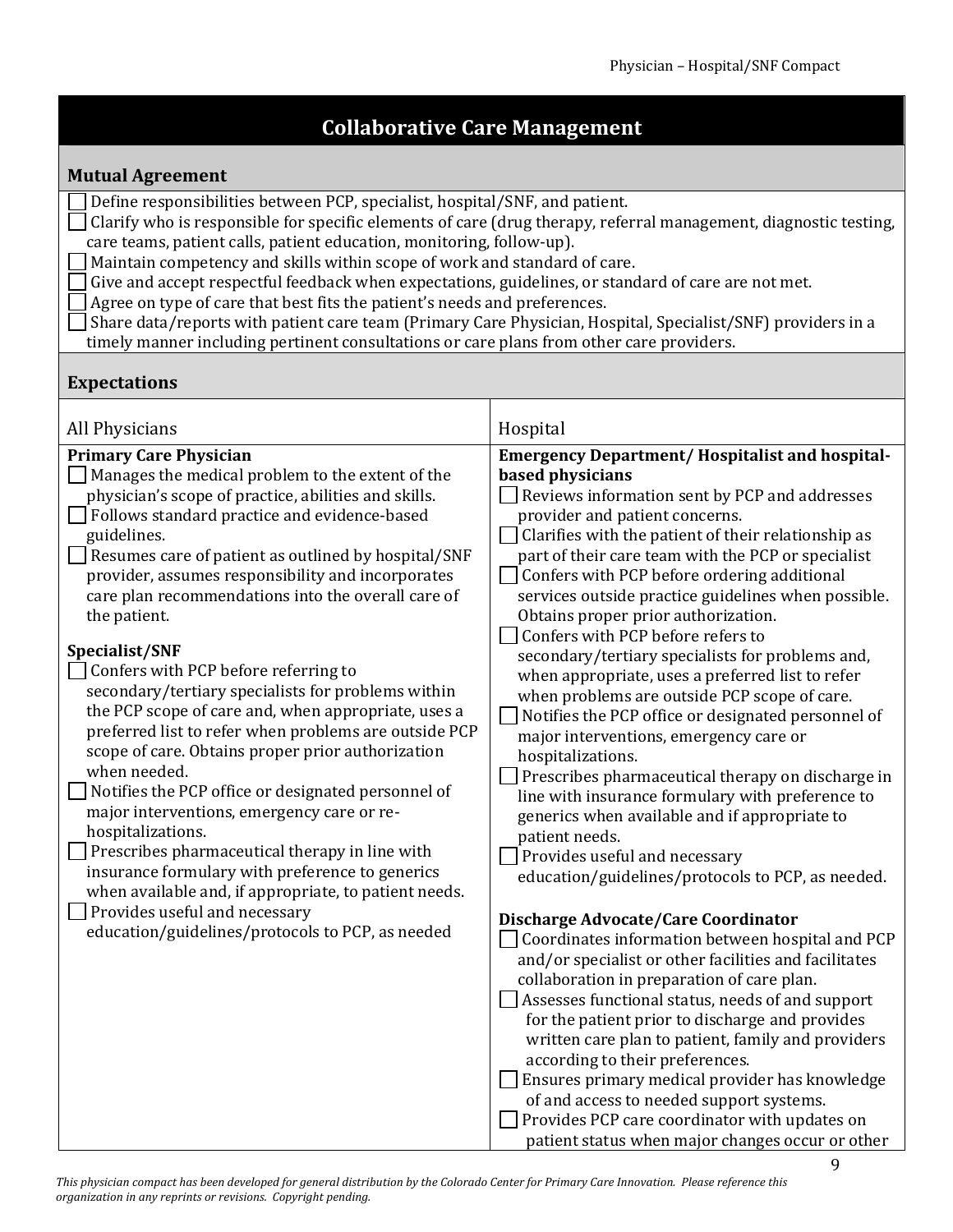| Performs hand-off phone call with PCP care<br>coordinator. |
|------------------------------------------------------------|
|------------------------------------------------------------|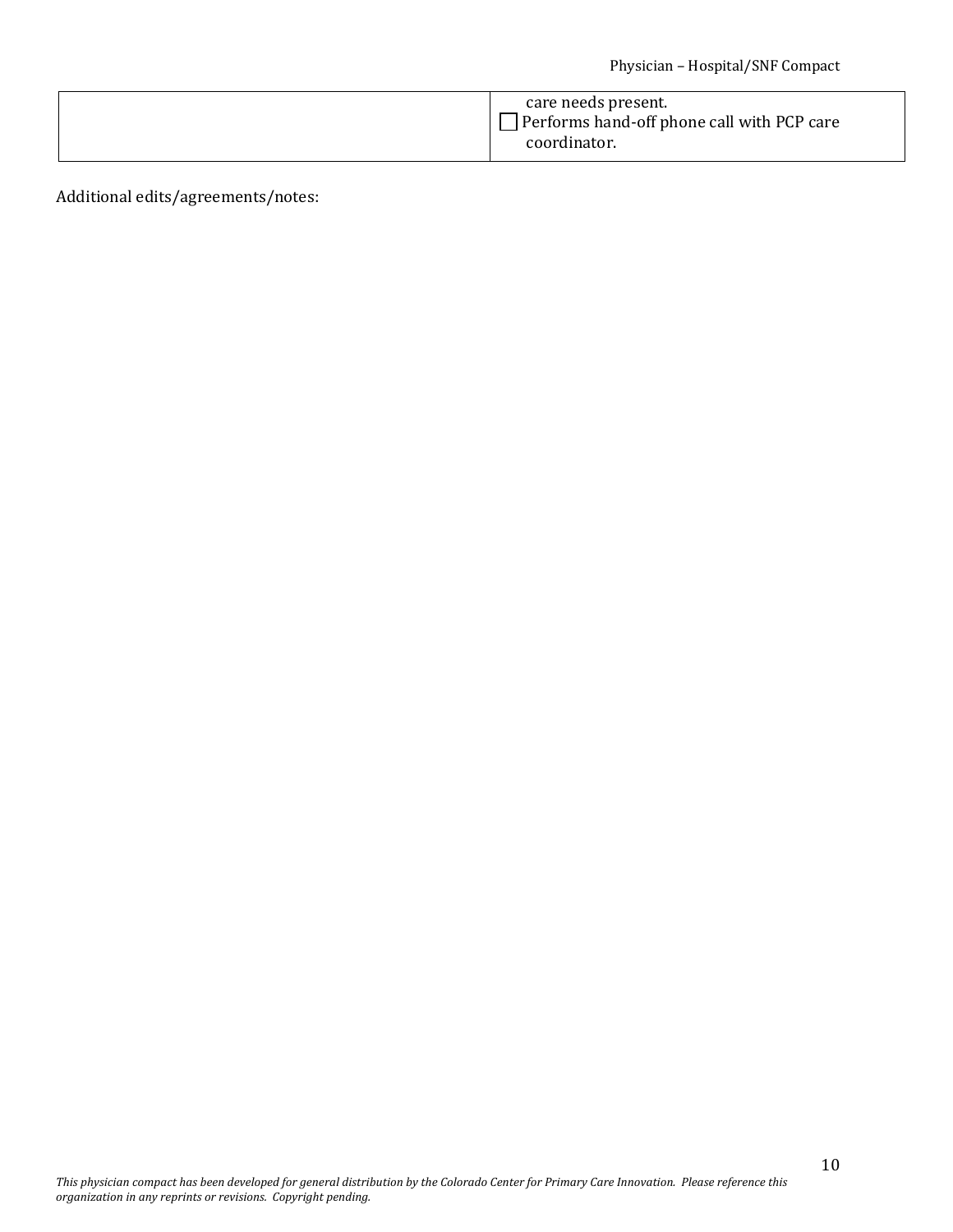# **Patient Communication**

#### **Mutual Agreement**

- Consider patient/family preferences and choices in care management, diagnostic testing and treatment plan.
- Provide to and obtain informed consent from patient according to community standards.
- Explore patient issues on quality of life in regards to their specific medical condition and share this information with the care team.
- $\Box$  Participate with patient care team as needed.

#### **Expectations**

| Physician                                                                                                                                                                                                                                                                                                                                                                                                                                                                                                                                                                                                                                                                                                                                                                   | Hospital                                                                                                                                                                                                                                                                                                                                                                                                                                                                                                                                                                                                                                                                                                                                                                                                                                                                                                                                                                                                                                                                                                                                                                                                                                                                                                                                                                                                   |
|-----------------------------------------------------------------------------------------------------------------------------------------------------------------------------------------------------------------------------------------------------------------------------------------------------------------------------------------------------------------------------------------------------------------------------------------------------------------------------------------------------------------------------------------------------------------------------------------------------------------------------------------------------------------------------------------------------------------------------------------------------------------------------|------------------------------------------------------------------------------------------------------------------------------------------------------------------------------------------------------------------------------------------------------------------------------------------------------------------------------------------------------------------------------------------------------------------------------------------------------------------------------------------------------------------------------------------------------------------------------------------------------------------------------------------------------------------------------------------------------------------------------------------------------------------------------------------------------------------------------------------------------------------------------------------------------------------------------------------------------------------------------------------------------------------------------------------------------------------------------------------------------------------------------------------------------------------------------------------------------------------------------------------------------------------------------------------------------------------------------------------------------------------------------------------------------------|
| <b>Primary Care Physician</b><br>Explains, clarifies, and secures mutual<br>agreement with patient on recommended care<br>plan.<br>Assists patient in identifying his or her<br>treatment goals.<br>Identifies whom the patient wishes to be<br>included in his or her care team.<br>Educates patient on importance of notifying<br>hospital/SNF providers of PCP designation<br>(through use of wallet card, etc.).<br>Specialist/SNF<br>Informs patient of diagnosis, prognosis and<br>follow-up recommendations.<br>Provides educational material and resources to<br>patient when appropriate.<br>Recommends appropriate follow-up with PCP.<br>Is available to the patient to discuss questions or<br>concerns regarding the consultation or their<br>care management. | <b>Emergency Department</b><br>Informs patient of diagnosis, prognosis, and follow-up<br>recommendations.<br>Provides educational material and resources to patient<br>and educates patient of the importance to<br>communicate with PCP regarding the ED visit.<br>Provides procedures to follow if a problem arises with<br>discharge plan.<br>Recommends appropriate follow-up with PCP and/or<br>specialist.<br>Hospitalist and hospital-based physicians<br>Informs patient of diagnosis, prognosis, and follow-up<br>recommendations.<br>Provides educational material and resources to patient<br>when appropriate.<br>Recommends appropriate follow-up with PCP.<br>Is available to the patient or family to discuss<br>questions or concerns regarding the consultation or<br>their care management.<br>Provides procedures to follow if a problem arises with<br>discharge plan<br>Educates patient of importance of communication with<br>PCP regarding hospital visit.<br>Discharge Advocate/Care Coordinator<br>$\Box$ Ensures that patient communication preferences are<br>known by providers.<br>Ensures that patient cultural considerations are<br>ascertained and known by providers; provide<br>assistance and education to provider on cultural<br>considerations, if needed.<br>Monitors and improves transition process through<br>satisfaction surveys of patients and physicians. |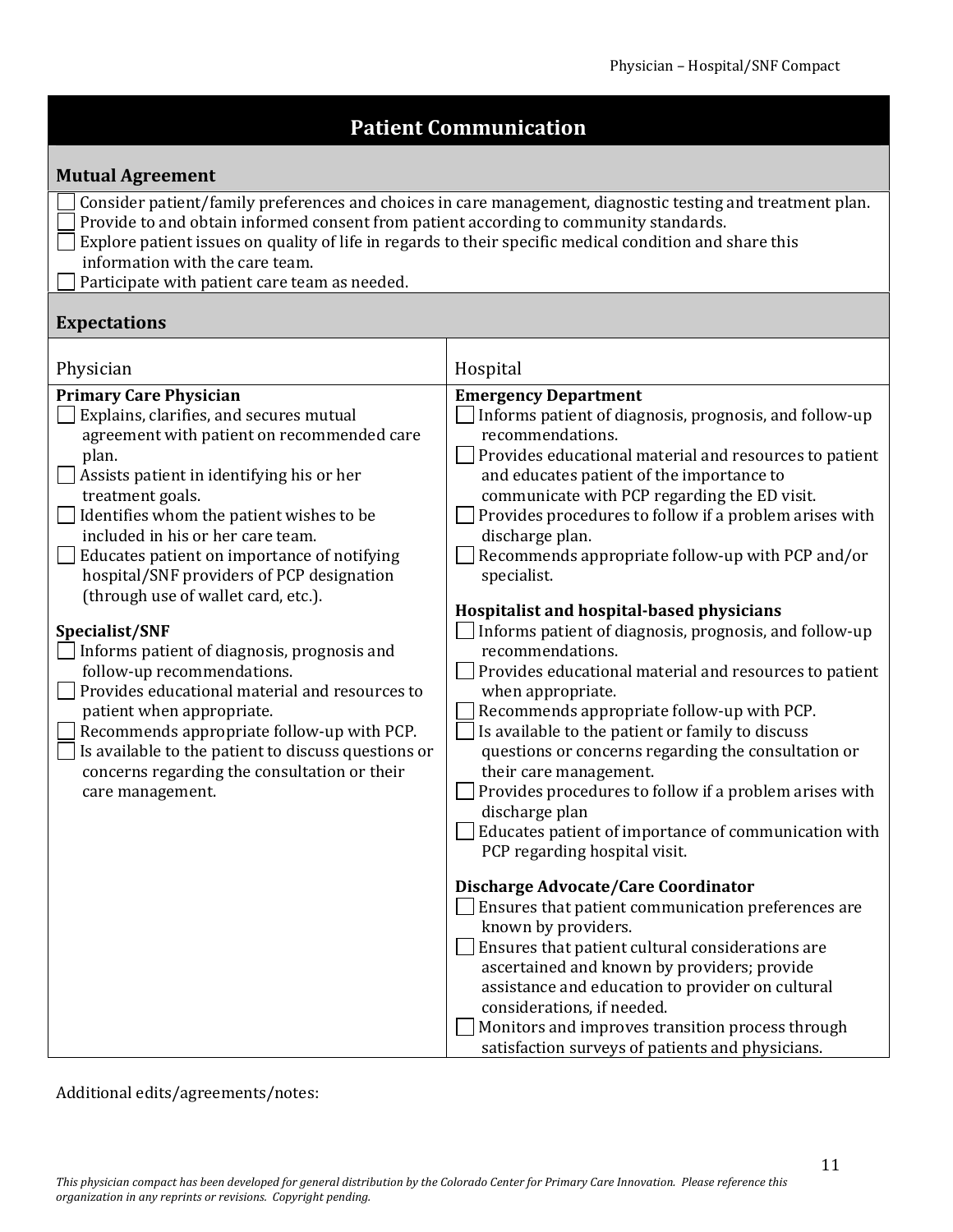# **6. Appendix**

## **A. Physician to Hospital Transition Care Record**

- 1. Demographics:
	- Patient ‐‐Patient name, DOB, contact and insurance information
	- Practice -- PCP designation, referring provider and contact information.
- 2. Clinical Note:
	- Primary complaint and a clear clinical reason for patient transfer
	- Key physical findings and relevant notes and test results
	- Assessment/Diagnosis -- ICD-9 code
- 3. Clinical Data:
	- **n** problem list
	- **medical and surgical history**
	- **Example 1** current medication
	- **ulle** immunizations
	- **allergy/contraindication list**
	- **Pertinent labs and diagnostics tests**
	- patient cognitive status
	- **Example 1 patient functional status**
	- **Example 21 Server Status**
	- **Example 2** advanced directives
	- **If the list of other providers, specialists, care team**
- 4. Admission/Treatment or Transfer Orders
- 5. Type of transitions of care.
	- Primary management
	- Co-management
		- **Principal care of the Disease**
		- **Principal care of the Patient**
		- Technical procedure
			- a. Communication and follow‐up preference phone, letter, fax or e‐mail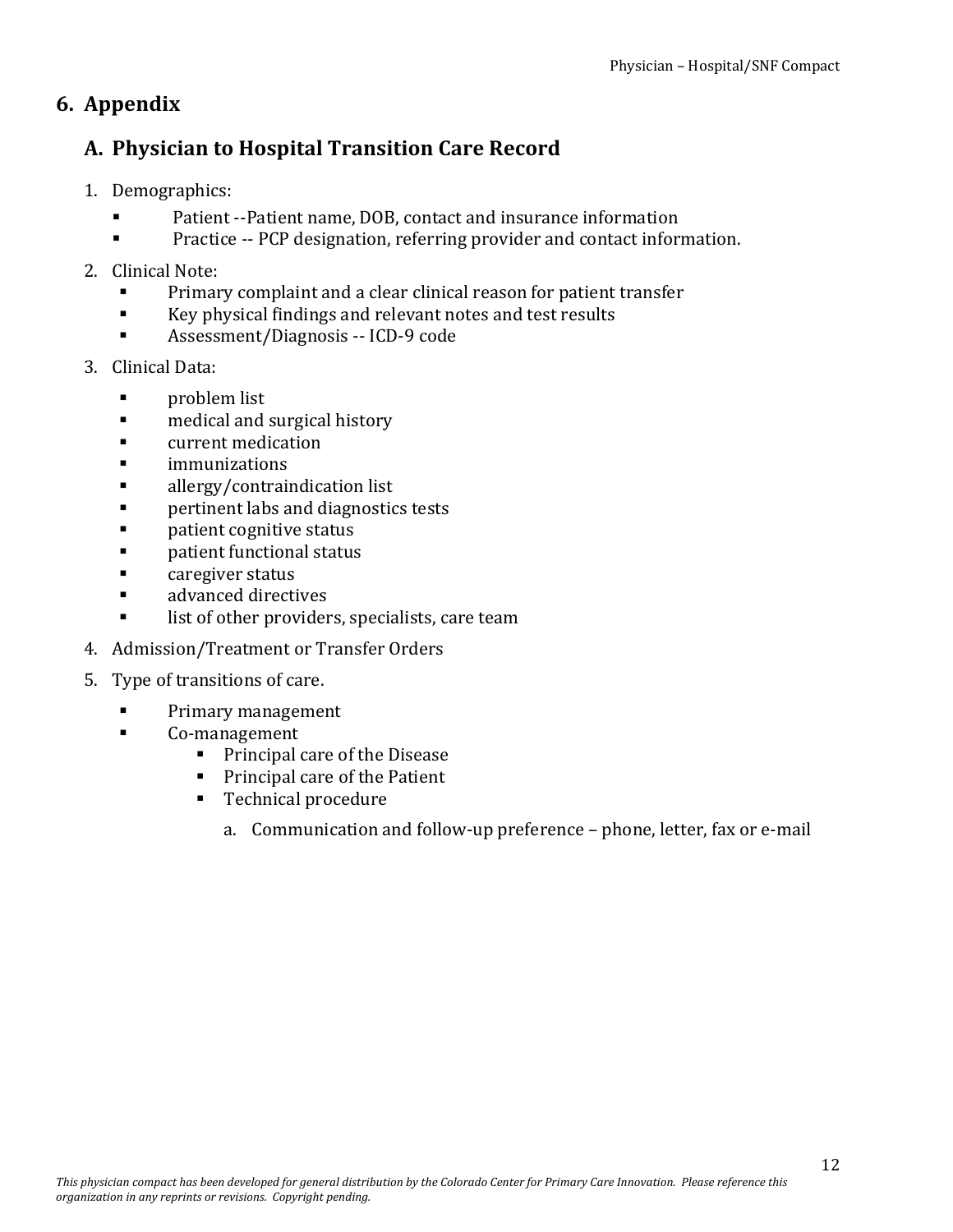# **B. Hospital to Physician Transition Care Record**

- 1. Demographics
	- Patient-- name, identifying and contact information, insurance information, PCP designation.
- 2. Facility details Hospital name, attending physician with contact numbers and communication preference – phone, letter, fax or e‐mail,
- 3. Date(s) of hospitalization or Emergency Department visit
- 4. Diagnoses (ICD‐9 codes)
	- Admitting diagnosis
	- Discharge and secondary diagnoses.
- 5. Care team ‐ list of consultants and community resources involved in hospital care or referral after hospital discharge
- 6. Discharge summary
	- Course of illness or treatment
	- Clinical Data problem list, complete medication list noting new medications, immunizations given, labs and diagnostic tests with list of pending results.
	- **Procedures summarize procedure details, findings and recommendations.**
	- Condition on discharge (including cognitive level)
	- Disposition (LTC, Home Health, Home, etc.)
- 7. Recommendations communicate recommendations for further diagnostic testing/imaging, additional referrals and/or treatment. Develop an evidence-based care plan with responsibilities and expectations of the hospital and responsible physician that clearly outline:
	- Medication or medical equipment changes, and monitoring responsibility.
	- Recommended timeline of future tests, procedures, secondary referrals and coordination of community resources and who is responsible to institute, coordinate, follow‐up and manage the information.
	- Patient goals, functional status, level of activation, support issues, input and education provided on disease state and management
- 8. Follow-up status Specify time frame for next appointment to primary physician and/or specialists.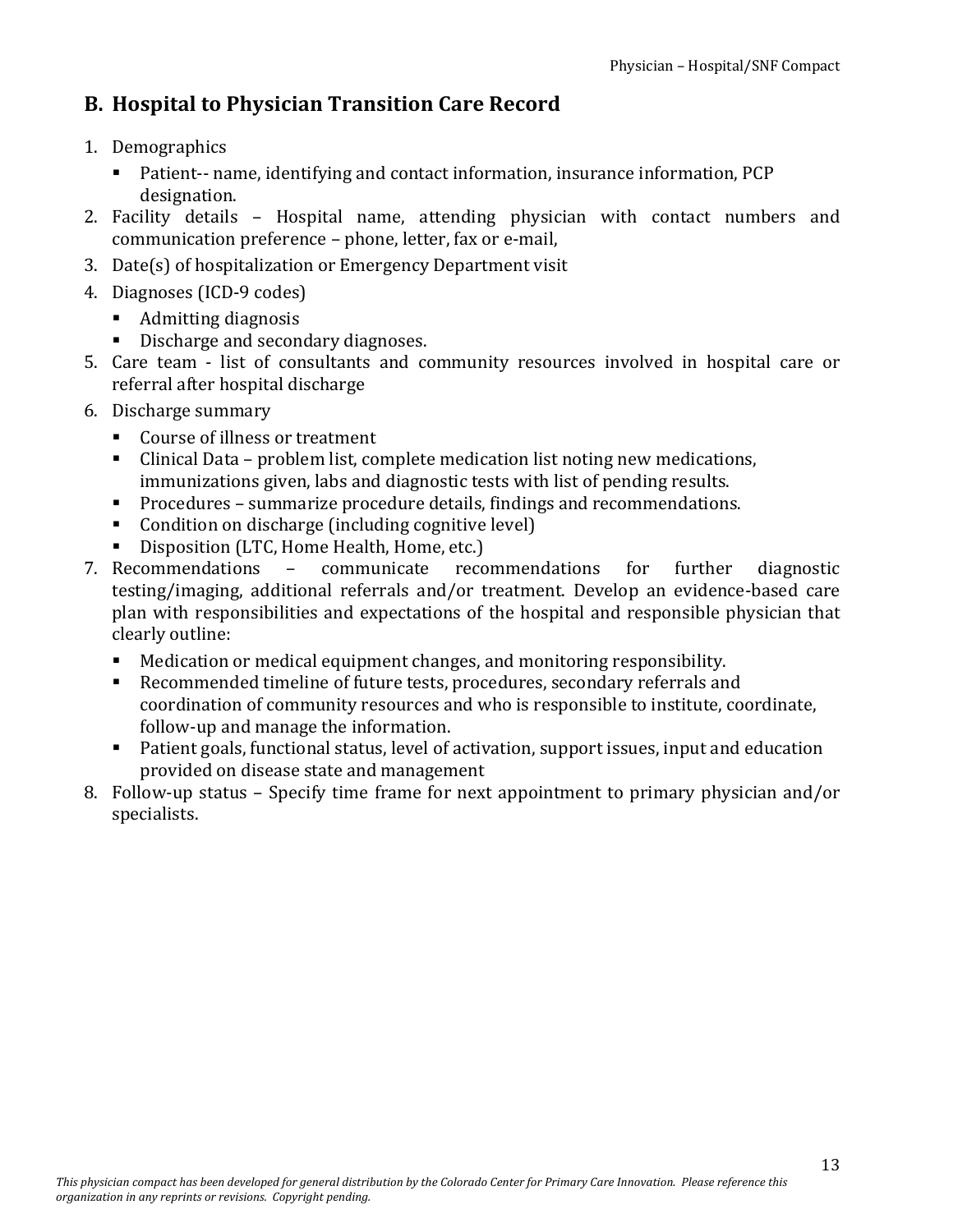# **C. Discharge Care Plan**

| Patient:                      | PCP:           | Date: |
|-------------------------------|----------------|-------|
| Diagnosis:                    |                |       |
| <b>Hospitalization Dates:</b> | Transition to: |       |
| Care Team:                    |                |       |
|                               |                |       |

| Discharge Summary sent:      | Laboratory/Diagnostic tests pending: |
|------------------------------|--------------------------------------|
| To:                          | Test:                                |
| Date:                        | Test:                                |
| Physician appointment: Date: | Test:                                |

| <b>Status</b>            | <b>Information Needed</b>                 | <b>Short Term Goal</b> | Long term goal |
|--------------------------|-------------------------------------------|------------------------|----------------|
| <b>Functional Status</b> | ADL assessment<br>$\bullet$               |                        |                |
|                          | <b>Transportation issues</b><br>$\bullet$ |                        |                |
| <b>Medical Status</b>    | Diagnosis<br>$\bullet$                    |                        |                |
|                          | Co-morbid conditions<br>$\bullet$         |                        |                |
|                          | Prognosis<br>$\bullet$                    |                        |                |
|                          | <b>Medication Review</b><br>$\bullet$     |                        |                |
|                          | <b>Allergy Review</b><br>$\bullet$        |                        |                |
|                          | <b>Advance Directives</b><br>$\bullet$    |                        |                |
| Self-care Ability        | Current Ability and<br>$\bullet$          |                        |                |
|                          | confidence                                |                        |                |
|                          | <b>Educational needs</b><br>$\bullet$     |                        |                |
| Social Support           | Primary Caregiver<br>$\bullet$            |                        |                |
|                          | Ability/willingness to<br>$\bullet$       |                        |                |
|                          | give care                                 |                        |                |
|                          | Community support<br>$\bullet$            |                        |                |
| Disposition              | Prior residence<br>$\bullet$              |                        |                |
|                          | Current residence<br>$\bullet$            |                        |                |
|                          | Future residence<br>$\bullet$             |                        |                |
| Communication            | Language needs<br>$\bullet$               |                        |                |
|                          | <b>Health beliefs</b><br>$\bullet$        |                        |                |
|                          |                                           |                        |                |
| <b>DME</b>               | Current needs<br>$\bullet$                |                        |                |
|                          | Vendor<br>$\bullet$                       |                        |                |
| Referral                 | Name, specialty and<br>$\bullet$          |                        |                |
|                          | date recommended                          |                        |                |
|                          |                                           |                        |                |
| Lab orders               | Hospital orders and<br>$\bullet$          |                        |                |
|                          | date recommended                          |                        |                |
|                          |                                           |                        |                |

| <b>Current Functional Status</b>                                    |                 |                 |                 |                 |
|---------------------------------------------------------------------|-----------------|-----------------|-----------------|-----------------|
| Toileting<br>Bathing<br><b>Bathing</b><br>Cognitive<br><b>Dress</b> |                 |                 |                 |                 |
| Independent                                                         | Independent     | Independent     | Independent     | Independent     |
| Requires assist                                                     | Requires assist | Requires assist | Requires assist | Requires assist |
| Unable                                                              | Unable          | Unable          | Unable          | Unable          |